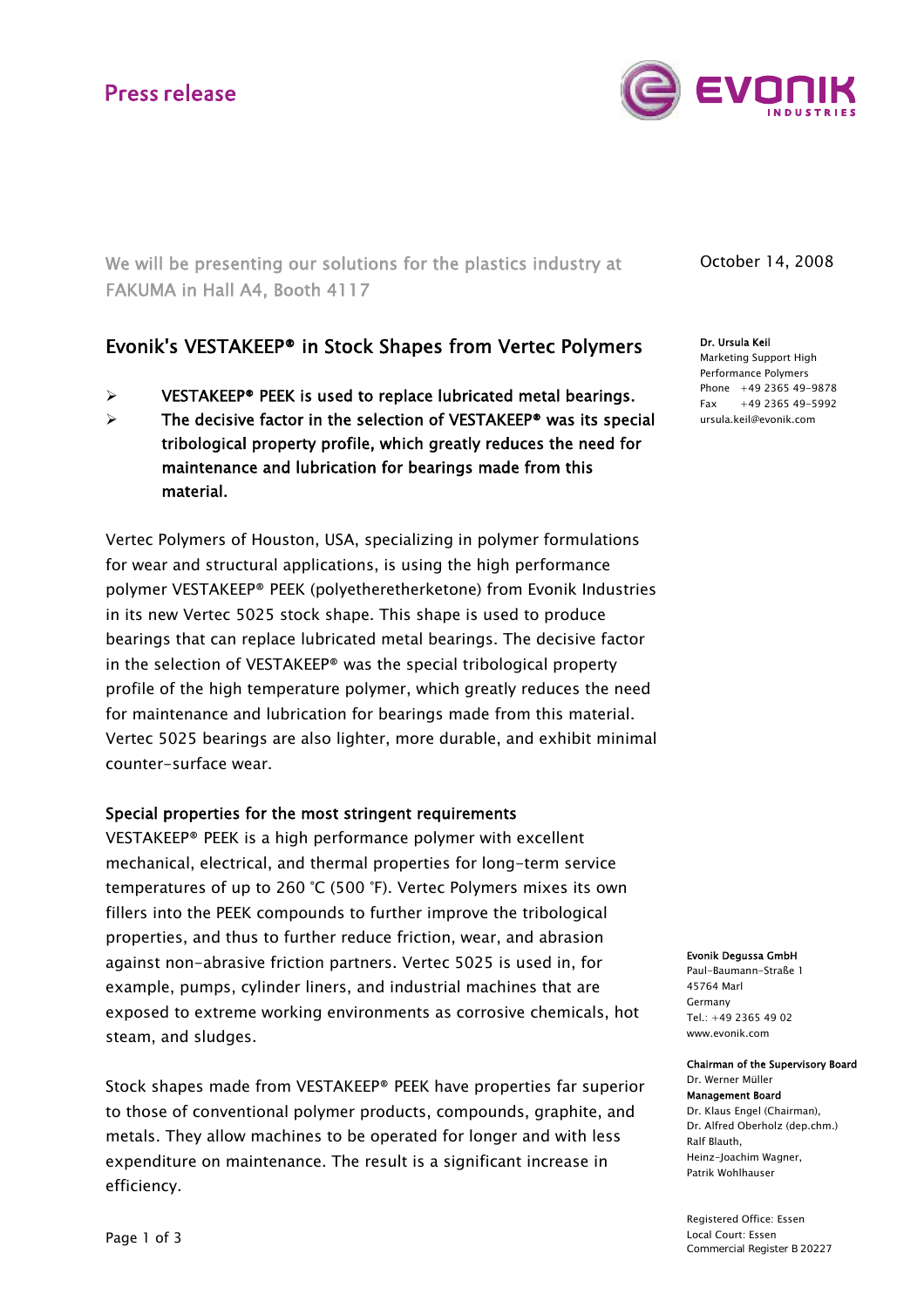

## Proven advantages of VESTAKEEP®

Vertec Polymers markets its PEEK based products under the series name Vertec 5000. "We have tested our Vertec 5025 stock shapes produced with VESTAKEEP® PEEK for use in bearings, and have found that the coefficient of friction is drastically lower, the limiting P-V (pressure x velocity) is enhanced by a factor of 4, and counter-face wear is significantly reduced as compared with standard PEEK compounds for bearings. The substantial reduction of mating surface renders Vertec 5025 stock shapes produced with VESTAKEEP® PEEK to be successfully used against both hard and soft metals. The VESTAKEEP® compound also has a very high modulus of elasticity," says Shawn Smith, President of Vertec Polymers. He adds that tests on Vertec 5025 have given impressive results: "A Limiting P-V value higher than 4 MPa x m/s (120,000 psi x fpm) has been measured without any external lubrication on an ASTM-D3702 thrust washer wear test rig." Highly promising tests are currently being performed in the area of high-speed industrial machines where the material is expected to replace lubricated metal bearings. It offers significant advantages over these in terms of durability, lower lubricant requirements, reduced mating surface wear, and lower weight.

## Collaboration for modern product developments

Most PEEK stock shape products consist of PEEK without fillers, or with known standard additives. "The Vertec Polymers products are the response to a market demand for modern bearing materials and reinforced molding compounds that can be processed from stock shapes to finished articles," says Dirk Heinrich, Global Sales und Marketing Director for VESTAKEEP® at Evonik. He also draws attention to the advanced analytical techniques used: "Vertec's competitive differentiators also include an outstandingly well equipped lab for analysis of polymer materials and a wear test lab. Both are continuously involved in product development, formulation, and testing. We are very pleased that Vertec Polymers has chosen VESTAKEEP® PEEK as the base polymer for Vertec 5025."

### Evonik Degussa GmbH

Paul-Baumann-Straße 1 45764 Marl Germany  $Tel: +49.2365.49.02$ www.evonik.com

### Chairman of the Supervisory Board Dr. Werner Müller

Management Board Dr. Klaus Engel (Chairman), Dr. Alfred Oberholz (dep.chm.) Ralf Blauth, Heinz-Joachim Wagner, Patrik Wohlhauser

Registered Office: Essen Local Court: Essen Commercial Register B 20227